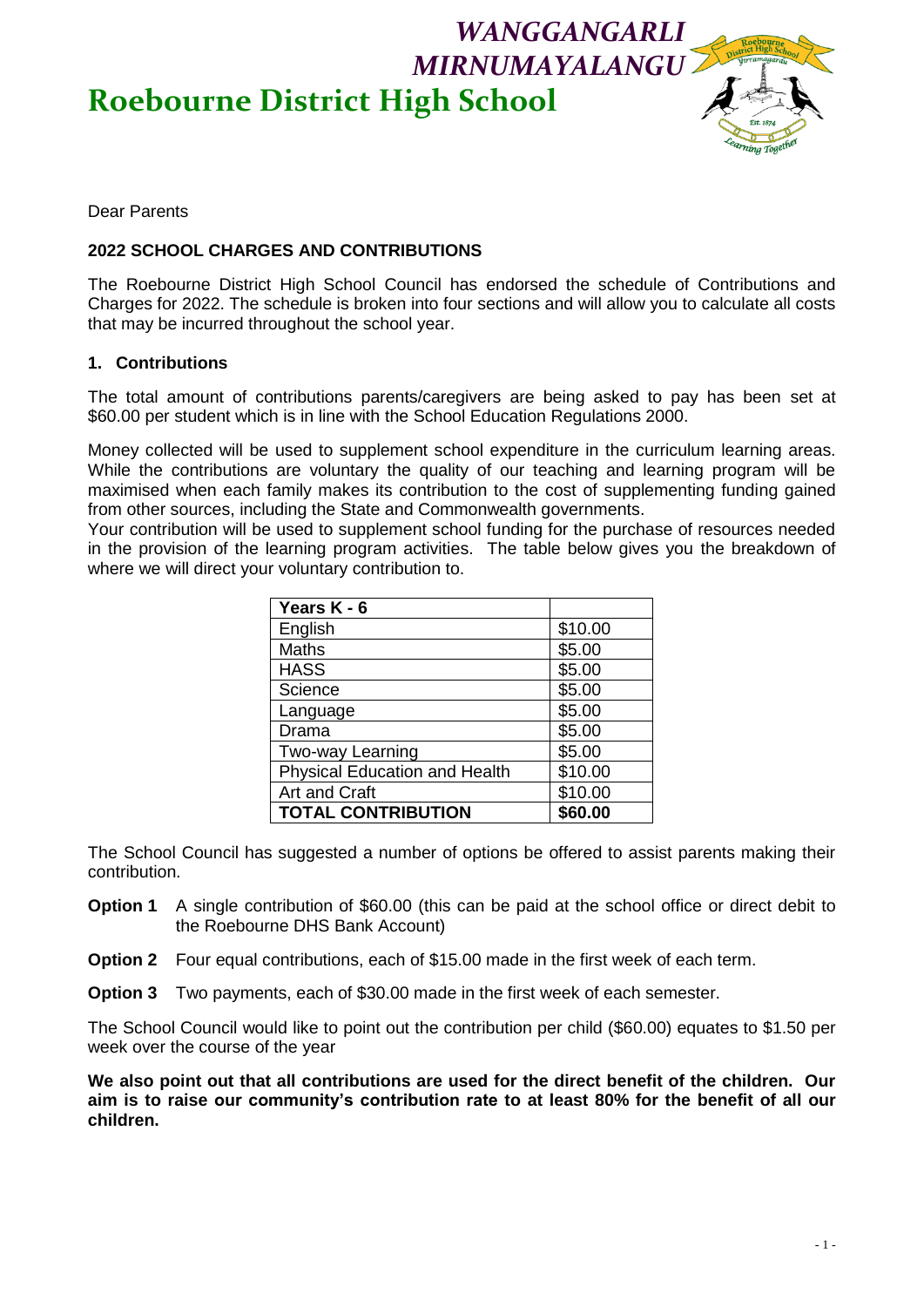## **2. Charges for Extra Cost Optional Components**

A breakdown of estimated charges for your child's participation in excursions, incursions, activities for 2022 have been included in the table attached. Details on charges collected in previous years has helped guide the 2022 estimate of charges. The amounts shown represent the maximum charged for scheduled activities in 2022.

The schedule includes costs associated with:

- Specific learning activities and available to **all** students, but conditional on a payment being made e.g. incursions, excursions.
- Specific learning activities available to **selected** students, but conditional on a payment being made e.g. Tri-School Athletics Carnival, etc.
- $\triangleright$  Other activities available to all students, but conditional on a payment being made e.g. Pool Entry and camps, etc.

#### **3. Items for Personal Use**

The list of items for personal use will vary from student to student and includes:

- Student requirements for all students and used in lessons eg stationery items, pencils, scissors, paper, calculator, etc.
- Student requirements recommended but not essential for all students eg tissues, art shirt, etc.
- Student requirements for selected students and not directly part of the educational program eg class photographs, etc.

The recommended list of Items for Personal Use for your child has been previously distributed. All materials can be purchased through Kmart or any stationery supplier. Your child will need to have the listed materials each school day so it will be necessary to replace some items, such as pens or pencils, throughout the year.

Elizabeth Ritchie **Principal** 

2 November 2021